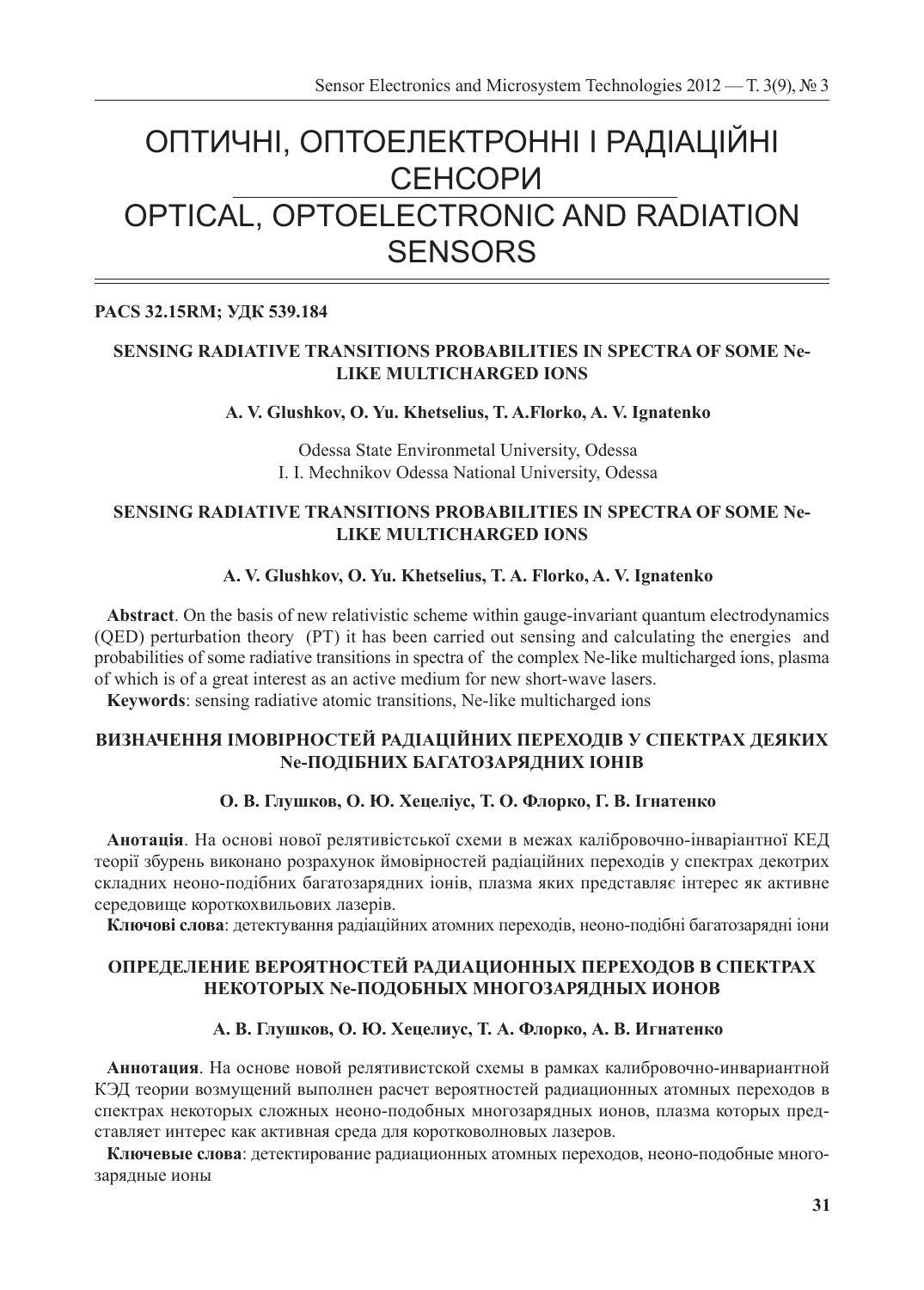#### **1. Introduction.**

Traditionally an investigation of spectra, spectral, radiative and autoionization characteristics for heavy and superheavy elements atoms and multicharged ions is of a great interest for further development atomic and nuclear theories and different applications in the plasma chemistry, astrophysics, laser physics, etc. (see Refs. [1–13]). Theoretical methods of calculation of the spectroscopic characteristics for heavy atoms and ions may be divided into a few main groups. First, the well known, classical multi-configuration Hartree-Fock method (as a rule, the relativistic effects are taken into account in the Pauli approximation or Breit hamiltonian etc.) allowed to get a great number of the useful spectral information about light and not heavy atomic systems, but in fact it provides only qualitative description of spectra of the heavy and superheavy ions . Second, the multi-configuration Dirac-Fock (MCDF) method is the most reliable version of calculation for multielectron systems with a large nuclear charge. In these calculations the one- and two-particle relativistic effects are taken into account practically precisely. The calculation program of Desclaux (the Desclaux program, Dirac package) is compiled with proper account of the finiteness of the nucleus size. However, a studying of complicated multielectron multicharged ions with a great contribution of the exchange-correlation effects by standard methods is connected with great principal and calculational problems. Though, in last years there is a great progress in this topic.

The isoelectronic sequence of neon has been especially thoroughly investigated, but nevertheless remains of interest because of the spectra of Ne-like ions are the source of the most important information for the solution of a wide variety of problems in the hot, dense, thermonuclear plasmas spectroscopy, physics of the shortwave lasers etc. The detailed analysis of spectra of the Ne-like ions has been performed, for example, in Refs. [2,11- 17]. In Refs. [11-13] it has been used the relativistic PT with the empirical zeroth approximation, and optimization of the one-quasiparticle wave functions bases is not specially fulfilled, though using the empirical information about corresponding one-quasiparticle atomic ion energies allowed indirectly take into account the correlation corrections. In this paper we have used an advanced relativistic energy approach [3,14] within gaugeinvariant QED perturbation theory and carried out sensing and calculating the energies and probabilities of some radiative transitions in spectra of the complex Ne-like multicharged ions, plasma of which is of a great interest as an active medium for new short-wave lasers. Some interesting possibilities can be found in refs. [2-4,10,18-20].

#### **2. An advanced relativistic energy approach to determination of the radiative transition probabilities**

Let us describe in brief the important moment of the used theoretical approach. An advanced relativistic energy approach is in details presented in our previous refs. [2-4,14-17]. Following to these refs, let us note that, as usually, the relativistic PT wave functions zeroth basis is found from the Dirac equation solution with potential, which includes the core ab initio potential, electric potentials of nucleus. All correlation corrections of the PT second and high orders (electrons screening, particle-hole interaction etc.) are accounted. Configuration mixing coefficients c are obtained through diagonalization of the Dirac Coulomb Hamiltonian:

$$
H_{\rm DC} = \sum_{i} [c\alpha_{i} p_{i} + (\beta_{i} - 1)c^{2} - V_{c} (r|nlj) + V_{ex} - V_{nucl} (r|R)] + \sum_{i>j} \exp(i\omega r_{ij}) (1 - \alpha_{i}\alpha_{2})/r_{ij}. \tag{1}
$$

In this equation the potential:  
\n
$$
V(r) = V_c (r|nlj) + V_{ex} + V_{nucl} (r|R).
$$
\n(2)

The part  $V_{ex}$  accounts for exchange inter-electron interaction. The main exchange effect are taken into account in the equation. The rest of the exchange-correlation effects are accounted for in first two PT orders by the total inter-electron interaction [3,4]. The effective electron core density (potential *V<sup>c</sup>* ) is defined by iteration algorithm within gauge invariant QED procedure [2,3,14]. Consider the one-quasiparticle system. A quasiparticle is a valent electron above the core of closed electron shells or a vacancy in the core. In the lowest second order of the EDPT a non-zeroth contribution to the imaginary part of electron energy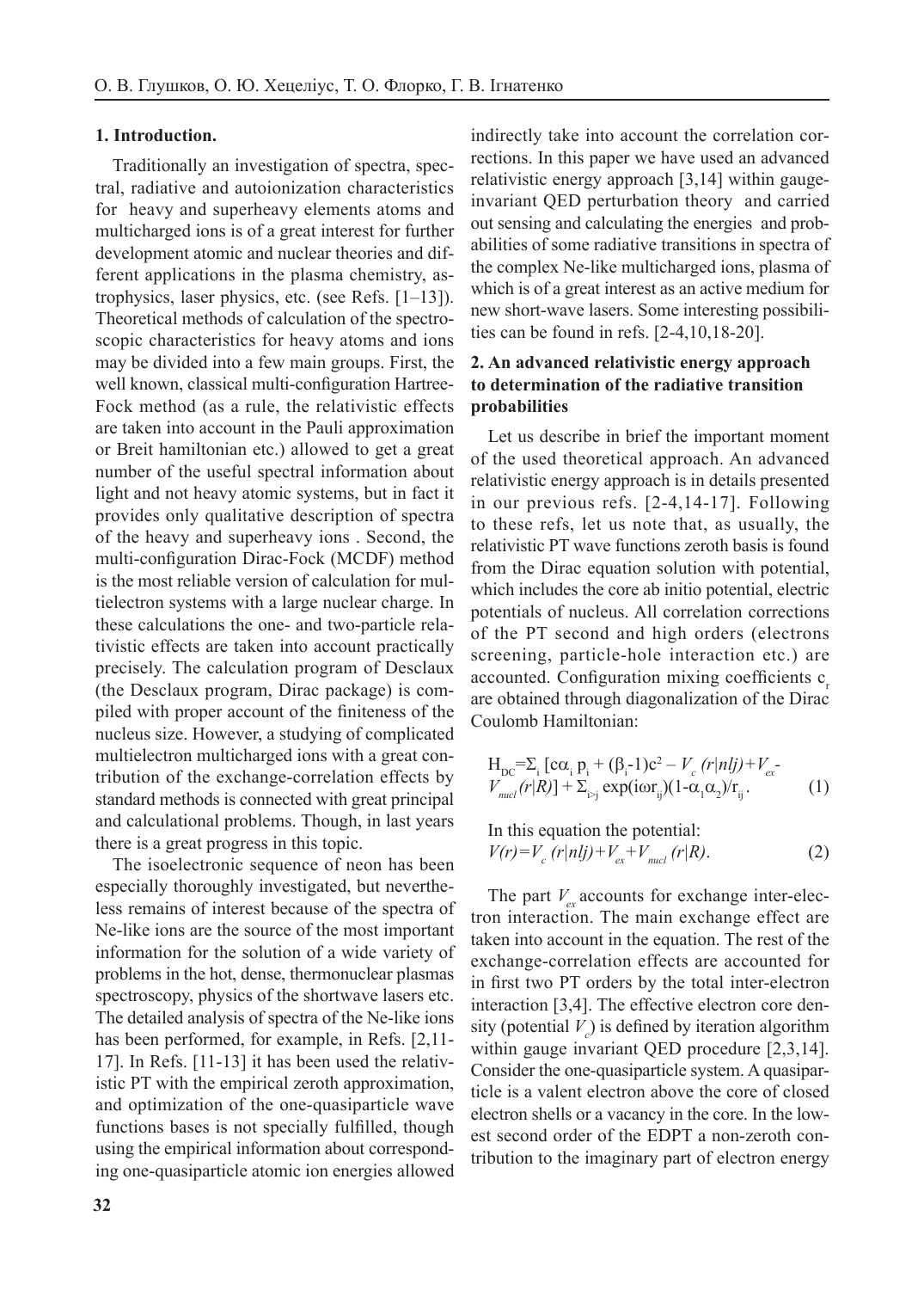Im  $\delta E$  (the radiation decay width) is provided by relativistic exchange Fock diagram. In the fourth order of the QED PT there are diagrams, whose contribution into the  $Im\delta E$  accounts for the core polarization effects [14]. It is on the electromag-<br> $V_{\text{max}} = V_{\text{max}} + (V_{\text{max}}V_{\text{max}}V_{\text{max}}V_{\text{max}}V_{\text{max}}V_{\text{max}}V_{\text{max}}V_{\text{max}}V_{\text{max}}V_{\text{max}}V_{\text{max}}V_{\text{max}}V_{\text{max}}V_{\text{max}}V_{\text{max}}V_{\text{max}}V_{\text{max}}V_{\text{max}}V_{\text{max}}V_{\text{max}}V_{\text{max}}V_{\text$ netic potentials gauge (the gauge non-invariant  $v_{1234} = 10^{1} M_{2} M_{3} M_{4} M_{4} M_{4} M_{4}$   $\left(\frac{M_{1}}{m_{1}} - m_{3} M_{4}\right)$ contribution Im  $\delta E_{\text{ninv}}$ ). The minimization of the density functional Im  $\delta E_{\text{min}}$  leads to the integral where  $j_i$  are differential equation for the  $\rho_c$ , that can be solved momentur uncertain equation for the  $p_e$ , that can be solved<br>using one of the standard numerical codes. In ref.<br>the Gaulamb m [14] authors treated the function  $\rho_c$  in the simple the Coulom analytic form with the only variable parameter  $b$  fully find  $\alpha$  of radial into and substituted it to (2). More accurate calculation of radial integrals  $R_{\lambda}$ , angular or requires the solution of the integral differential  $Im Q<sup>Qul</sup> = -1$ equation for the  $\rho_c$  [2-4]. Im $Q_{\lambda}^{\text{max}} = \frac{1}{Z} \text{Re}$  $\frac{1}{2}$  radiation decay with the explicit exchange  $\frac{1}{2}$  part. The C procedure  $(2,3,4)$ . Consider the one-quasiparticle system. A quasiparticle is a valent electron electron electron electron electron electron electron electron electron electron electron electron electron electron electro requires the solution of the integral differential  $Im \Omega_{\text{sub}}^{\text{Qul}} = \frac{1}{2} Re \Omega$ above the standard numerical cores. In terms the Coulomb  $p$ the EDPT and the EDPT contribution to the integration to the contribution of electron energy in the contribution of the Could

The probability is directly connected with + imaginary part of electron energy of the system, (8) which is defined in the lowest order of perturbation  $A_{S,3}$  result the  $t_{\text{S}}$  a result, theory as follows [6,12]:  $s<sub>1</sub>$  is defined in the lowest order of perturbation theory as follows [6,12]: The probability is directly connected with  $+ R_{\lambda}$ the integral differential equation for the can be solved using the standard  $\frac{1}{\sqrt{1-\frac{1}{\sqrt{1-\frac{1}{\sqrt{1-\frac{1}{\sqrt{1-\frac{1}{\sqrt{1-\frac{1}{\sqrt{1-\frac{1}{\sqrt{1-\frac{1}{\sqrt{1-\frac{1}{\sqrt{1-\frac{1}{\sqrt{1-\frac{1}{\sqrt{1-\frac{1}{\sqrt{1-\frac{1}{\sqrt{1-\frac{1}{\sqrt{1-\frac{1}{\sqrt{1-\frac{1}{\sqrt{1$ the orly as follows  $[6, 12]$ :<br>terms of  $\text{Re}O$ .

$$
\text{Im}\Delta E(B) = -\frac{e^2}{4\pi} \sum_{\substack{(a>n) \ (a
$$

where  $\sum_{\alpha > n > f}^{\infty}$  for electron and  $\sum_{\alpha < n \le f}^{\infty}$  for vacancy. The potential *V* is as follows: *fn*  $\Sigma$  – for vacancy. The potential *V* is as follows: by. The potential  $V$  is as follows: *v d v x <i>l**v**x* **<b>***l v i x i x i i i i <i>j i t f**t <i>k j t <i>f**t <i><i>f**<i>x***</del>** *i**d**<i>f**<i>n**<i>i**d**<i>f**<i>n**<i>i**d**<i><i>f**<i>f**<i>n* ciccu  $\frac{1}{f}$  for electron ere  $\Sigma^-$  for electron and  $\Sigma^-$  for wh *fn*  $t$  vacancy is as follows: *fn*  $\sum$ <sup>*n*</sup> *for electron* antro  $\mathcal{L}$ where  $\Sigma^-$  for electron and  $\Sigma^-$  for where f is the

$$
V_{ijkl}^{[o]} = \iint d\eta \, dr_2 \Psi_i^*(r_1) \Psi_j^*(r_2) \frac{\sin|\omega| r_{12}}{r_{12}} (1 - \alpha_1 \alpha_2) \Psi_k^*(r_2) \Psi_l^*(r_1)
$$
\n
$$
Z_{\lambda}^{(1)} =
$$
\n
$$
\tag{4}
$$
\nThe angu

The separated terms of the sum in (3) represent way the separated terms of the sum in (5) represent way  $\lfloor 12 \rfloor$ . If the contributions of different channels and a components probability of the dipole transition is: The components and a components ending the matrix of the dipole transition is: and a probability of the dipole transition is: *gf g g<sub>f</sub>*  $\frac{1}{2}$  , where *g*  $\frac{1}{2}$  ,  $\frac{1}{2}$  ,  $\frac{1}{2}$  ,  $\frac{1}{2}$  ,  $\frac{1}{2}$  ,  $\frac{1}{2}$  ,  $\frac{1}{2}$  ,  $\frac{1}{2}$  ,  $\frac{1}{2}$  ,  $\frac{1}{2}$  ,  $\frac{1}{2}$  ,  $\frac{1}{2}$  ,  $\frac{1}{2}$  ,  $\frac{1}{2}$  ,  $\frac{1}{2}$  ,  $\frac{$  $\mu$  occurring of the dipole transition is.  $\mu$ ب<br>1: 4 The angula The separated terms of the sum in (3) represent  $\frac{4}{2}$   $\frac{1}{2}$  The angula  $T_{\text{tr}}$  contributions of unferent enannels and a components of  $T_{\text{tr}}$  of the dipele transition is: probability of

$$
\Gamma_{a_n} = \frac{1}{4\pi} \cdot V_{a_n a_n}^{\left| \omega_{a_n} \right|} \tag{5} \quad \text{to be} \\ \mathbf{a} > \\ \mathbf{a} > \\ \mathbf{a} > \\ \mathbf{a} > \\ \mathbf{b} > \\ \mathbf{b} > \\ \mathbf{b} > \\ \mathbf{b} > \\ \mathbf{b} > \\ \mathbf{b} > \\ \mathbf{b} > \\ \mathbf{b} > \\ \mathbf{b} > \\ \mathbf{b} > \\ \mathbf{c} > \\ \mathbf{c} > \\ \mathbf{d} > \\ \mathbf{e} > \\ \mathbf{e} > \\ \mathbf{e} > \\ \mathbf{e} > \\ \mathbf{e} > \\ \mathbf{e} > \\ \mathbf{e} > \\ \mathbf{e} > \\ \mathbf{e} > \\ \mathbf{e} > \\ \mathbf{e} > \\ \mathbf{e} > \\ \mathbf{e} > \\ \mathbf{e} > \\ \mathbf{e} > \\ \mathbf{e} > \\ \mathbf{e} > \\ \mathbf{e} > \\ \mathbf{e} > \\ \mathbf{e} > \\ \mathbf{e} > \\ \mathbf{e} > \\ \mathbf{e} > \\ \mathbf{e} > \\ \mathbf{e} > \\ \mathbf{e} > \\ \mathbf{e} > \\ \mathbf{e} > \\ \mathbf{e} > \\ \mathbf{e} > \\ \mathbf{e} > \\ \mathbf{e} > \\ \mathbf{e} > \\ \mathbf{e} > \\ \mathbf{e} > \\ \mathbf{e} > \\ \mathbf{e} > \\ \mathbf{e} > \\ \mathbf{e} > \\ \mathbf{e} > \\ \mathbf{e} > \\ \mathbf{e} > \\ \mathbf{e} > \\ \mathbf{e} > \\ \mathbf{e} > \\ \mathbf{e} > \\ \mathbf{e} > \\ \mathbf{e} > \\ \mathbf{e} > \\ \mathbf{e} > \\ \mathbf{e} > \\ \mathbf{e} > \\ \mathbf{e} > \\ \mathbf{e} &
$$

 $\frac{1}{2}$  corresponding oscillator strength:  $gf = \lambda_g^2 \cdot \Gamma_a/6.67 \cdot 10^{15}$ , where g is the degeneracy dynamics in degree, g is a wavelength in angstrems  $(A)$ . Under is defined for calculating the matrix elements (3) one could use the angle symmetry of the task and write the ISAN:<br>expansion for potential sinkely  $/r$  an spherical cowor expansion for potential  $\sin|\omega|r_{12}/r_{12}$  on spherical functions as follows: r etrenoth<sup>.</sup> i ig oscillator strene  $\alpha$  expansion for potential  $\sin|\omega|r_{\alpha}/r_{\beta}$ potential sin potential si expansion for potential  $\sin[\omega/r_{12}/r_{12}]$  on spherical cov<br>functions as follows: where the entire single electron momentum single electron momentum single electron momentum single electron momentum single electron momentum single electron momentum single electron momentum single electron momentum singl  $\arg\log_{5}\frac{1}{5}$  is a wavelength in angel symmetry c calculating the matrix elements (3)<br>use the angle symmetry of the task a 31 calculating the matrix elements (3) one could are<br>use the angle symmetry of the task and write the ISA  $t_{\rm max}$  the Coulomb part of interaction,  $B$  $\lambda$  **d**  $\lambda$  **d**  $\lambda$  **c**  $\lambda$  **c**  $\lambda$  **c**  $\lambda$  **c**  $\lambda$  **c**  $\lambda$  **c**  $\lambda$  **c**  $\lambda$  **c**  $\lambda$  **c**  $\lambda$  **c**  $\lambda$  **c**  $\lambda$  **c**  $\lambda$  **c**  $\lambda$  **c**  $\lambda$  **c**  $\lambda$  **c**  $\lambda$  **c**  $\lambda$  **c**  $\lambda$  **c**  $\lambda$  **c**  $\lambda$  **c**  $\lambda$  **c**  $\lambda$   $g_1 - x_g$   $I_d/0.07$  TO, where g is the degeneracy dynamics in so degree, g is a wavelength in angstrems (Å). Under is defined follow The corresponding oscillator strength : 2 15 .67 **n**  $gf = \lambda^2 \frac{\Gamma a}{6.67 \cdot 10^{15}}$ , where g is the degeneracy dynamics in so pansion for potential  $\sin|\omega|r_{12}/r_{12}$  on spherical coworkers (see

$$
\frac{\sin|\omega|_{\mathcal{I}_2}}{I_1} = \frac{\pi}{2\sqrt{I_1 I_2}} \sum_{\lambda=0}^{\infty} (\lambda) J_{\lambda+\frac{1}{2}}(|\omega|_{\mathcal{I}_1}) J_{\lambda+\frac{1}{2}}(|\omega|_{\mathcal{I}_2}) P_{\lambda}(\cos r_1 r_2),
$$
abilities of  
(6) in the Ne-li  
where  $I_{\lambda}$  is the Pascal function of first kind (in s<sup>-1</sup>; total

where  $J$  — is the Bessell function of first kind where  $J$  — is the Bessell function of 1  $S$  $\overline{r}$  $J$  — is the Be

dth) is provided by and  $(\lambda) = 2\lambda + 1$ . This expansion is corresponding to usual multipole one for probability of radiative<br>decay, Substitution of the expansion (5) to matrix  $\alpha$  and the expansion (5) to matrix decay. Substitution of the expansion (5) to matrix element of interaction gives as follows:  $\frac{1}{2}$ multipole one for probability of radiative<br>ibstitution of the expansion (5) to matrix

on the electromagnetic  
auge non-invariant 
$$
V_{1234}^{\circ} = [(j_1)(j_2)(j_3)(j_4)]^{1/2} \sum_{\lambda\mu} (-1)^{\mu} \left(\frac{j_1j_3}{m_1 - m_3} - \frac{\lambda}{\mu}\right) \times \text{Im} Q_{\lambda}
$$
 (1234),  
minimization of the  $Q^{\lambda} = Q_{\lambda}^{out} + Q_{\lambda}^{Br}$  (7)

ads to the integral where  $j_i$  are the entire single electron  $m_i$  – their projections;  $Q_i^{\omega_i}$  is erical codes. In ref. the Coulamb next of interaction  $Q_k$  the Projections the Coulomb part of interaction,  $Q_{\lambda}^{B_r}$  — the Breit  $p_{\text{a}}$  in the simple part. The Coulomb part  $Q_{\lambda}^{Qul}$  is expressed in terms ariable parameter b of radial integrals  $P_{\lambda}$  angular expressed in terms of radial integrals  $R_{\lambda}$ , angular coefficients  $S_{\lambda}$  [12]: to the integral where i are the entire sing  $\begin{bmatrix} 1 & 1 \\ 1 & 1 \end{bmatrix}$ e the enti ation of the  $Q^{\lambda} = Q_{\lambda}^{out} + Q_{\lambda}^{Br}$ <br>the integral where *i* are the entire single el to the integral where  $j_i$  are the entire sing  $\frac{1}{2}$  *j*  $\frac{1}{2}$  *i*  $\frac{1}{2}$  *g*<sub> $2}$  *i s* the entire single electron is to the integral where *i* are the entire single electron</sub>

$$
\text{differential} \quad \text{Im} \mathcal{Q}_{\lambda}^{\text{Qul}} = \frac{1}{Z} \text{Re} \{ R_{\lambda} (1243) S_{\lambda} (1243) + R_{\lambda} (\tilde{1} 24\tilde{3}) S_{\lambda} (\tilde{1} 24\tilde{3}) + R_{\lambda} (\tilde{1} 24\tilde{3}) S_{\lambda} (\tilde{1} 24\tilde{3}) \} + R_{\lambda} (1 \tilde{2} 4 \tilde{3}) S_{\lambda} (1 \tilde{2} 4 \tilde{3}) S_{\lambda} (\tilde{1} 2 \tilde{4} \tilde{3}) \}
$$
\nthe system,

\n(8)

As a result, the decay probability is expressed in terms of  $\text{Re}Q_{\lambda}(1243)$  matrix elements:

(3) Im 
$$
R_{\lambda}
$$
 (1243) =  $\iint dr_1 r_1^2 r_2^2 f_1(r_1) f_3(r_1) f_2(r_2) f_4(r_2) Z_{\lambda}^{(1)}(r_{\lambda}) Z_{\lambda}^{(1)}(r_{\lambda}).$  (9)

 $\sum_{n \leq n \leq f}$  for where f is the large component of radial part of the Dirac function and function *Z* is [12]: lows: the Dirac function and function *Z* is  $[12]$ .

$$
\alpha_1 \alpha_2 y \mu_k^*(r_2) \mu_l^*(r_1) \qquad \qquad Z_{\lambda}^{(1)} = \left[ \frac{2}{|\omega_{13}|\alpha Z|} \right]^{\lambda + \frac{1}{2}} \frac{J_{\lambda + \frac{1}{2}}(\alpha|\omega_{13}|r)}{r^{\lambda} \Gamma(\lambda + \frac{3}{2})} \qquad (10)
$$

 $(4)$  The angular coefficient is defined by standard in (3) represent way  $[12]$ . The other items in (8) include small channels and a components of the Dirac functions; the sign  $\langle \sim \rangle$ means that in (8) the large radial component  $f_i$  is  $\frac{1}{\sigma} \cdot V_{\sigma_{n}}^{|\omega_{n}|}$  (5) *l* is to be changed by the small  $g_{i}$  one and the moment (5)  $l_i$  is to be changed by  $\tilde{l}_i = l_{i-1}$  for Dirac number  $\frac{a}{2} > 0$  and  $l_i + 1$  for  $\frac{a}{2} < 0$ . AN account of the Breit interaction may considerably change the decay s the degeneracy dynamics in some cases [3]. The Breit part of  $Q$  $\frac{3}{2}$  dynamics in some cases [3]. The Dien part of  $\frac{3}{2}$  Mder is defined following to Refs. [12]. All calculations  $(3)$  one could are carried out using the effective «Superatomisk and write the ISAN» code initially developed by Ivanov and  $\alpha$  and  $\alpha$  **correction**  $\alpha$  *coworkers* (see Refs. [2-4, 6,11-16]).  $\frac{1}{1}$  one could use the angle symmetry of task and write the symmetry of task and write the expansion for the expansion for the expansion for the expansion for the expansion for the expansion for the expansion for the  $\overline{\mathcal{C}}$  $\begin{pmatrix} 4 \end{pmatrix}$  The angular coefficient is defined by standard in (3) represent  $\sum_{i=1}^{\infty}$  and  $\sum_{i=1}^{\infty}$  is the Ni  $\sum_{i=1}^{\infty}$  is  $\mathcal{E}_1^2 > 0$  and  $\ell_i^+$ 1 for  $\mathcal{E}_i^{\leq 0}$ .<br>*g*  $\ell_i^+$  oscillator strength: interaction may consider  $\mu$ ). Onder this defined following to relis. [12]. All calculations  $\frac{1}{2}$  1 equations (see Refs. [2, 4, 6, 11, 16])  $r_{12}$  on spherical coworkers (see Refs. [2-4, 6,11-16]).  $\sum_{i=1}^{\infty}$  means that in (8) the large radial component f is  $\sum_{i=1}^{\infty}$  decay decay decay decay decay  $\sum_{i=1}^{\infty}$  $\frac{3}{5}$  and  $\frac{3}{5}$  and  $\frac{3}{5}$  and  $\frac{3}{5}$  and  $\frac{3}{5}$  and  $\frac{3}{5}$  and  $\frac{3}{5}$  and  $\frac{3}{5}$  and  $\frac{3}{5}$  and  $\frac{3}{5}$  and  $\frac{3}{5}$  and  $\frac{3}{5}$  and  $\frac{3}{5}$  and  $\frac{3}{5}$  and  $\frac{3}{5}$  and  $\frac{3}{5}$  a  $\frac{3}{2}$  is the New part of  $\frac{1}{2}$ Trems  $(A)$ . Under is defined following to Refs. [12]. All calculations

#### **3. Results and conclusions** 3. Results and conclusions

In tables 1 and 2 we present the values of prob-In tables 1 and 2 we present the values of prob-<br>  $\pi \sum_{i=1}^{\infty} (a_i) \pi \int_{\{\alpha | x\}} f(\alpha | x) P(\alpha | x)$  abilities of the transitions between levels of the  $\text{conf}_{12}$ , configurations  $2s^22p^53s, 3d, 4s, 4d$  and  $2s2p^63p, 4p$  $(6)$  in the Ne-like ions of the Ni XIX and Br XXVI  $\lim_{x \to 1}$  (in s<sup>-1</sup>; total angle moment J=1): a — the MCDF  $\frac{\sin[\omega]r_{\text{r}}}{r} = \frac{\pi}{\sqrt{2}} \hat{\Sigma}(\lambda) I_{\text{r}}(\omega|\tau) I_{\text{r}}(\omega|\tau) P(\cos(\tau|\tau))$  abilities of the transitions between levels of the  $\sum_{i=1}^{\infty}$  (in s<sup>-1</sup>; total angle moment J=1): a — the MCDF  $\frac{1}{2}$  and  $\frac{1}{2}$  we present the values of provided  $\frac{1}{2}$  $\frac{1}{2}$  first kind  $\frac{1}{2}$   $\frac{1}{2}$  1.8  $\frac{1}{2}$  1.8  $\frac{1}{2}$  1.8  $\frac{1}{2}$  1.8  $\frac{1}{2}$  1.8  $\frac{1}{2}$  1.8  $\frac{1}{2}$  1.8  $\frac{1}{2}$  1.8  $\frac{1}{2}$  1.8  $\frac{1}{2}$  1.8  $\frac{1}{2}$  1.8  $\frac{1}{2}$  1.8  $\frac{1}{2}$  1.8  $\frac{1}{2}$ where **J** –  $\frac{1}{2}$  –  $\frac{1}{2}$  and  $\frac{1}{2}$  and  $\frac{1}{2}$  and  $\frac{1}{2}$  and  $\frac{1}{2}$  and  $\frac{1}{2}$  and  $\frac{1}{2}$  and  $\frac{1}{2}$  and  $\frac{1}{2}$  and  $\frac{1}{2}$  and  $\frac{1}{2}$  and  $\frac{1}{2}$  and  $\frac{1}{2}$  and  $\frac{1}{2}$  and  $\$  $(0)$  in the ty-like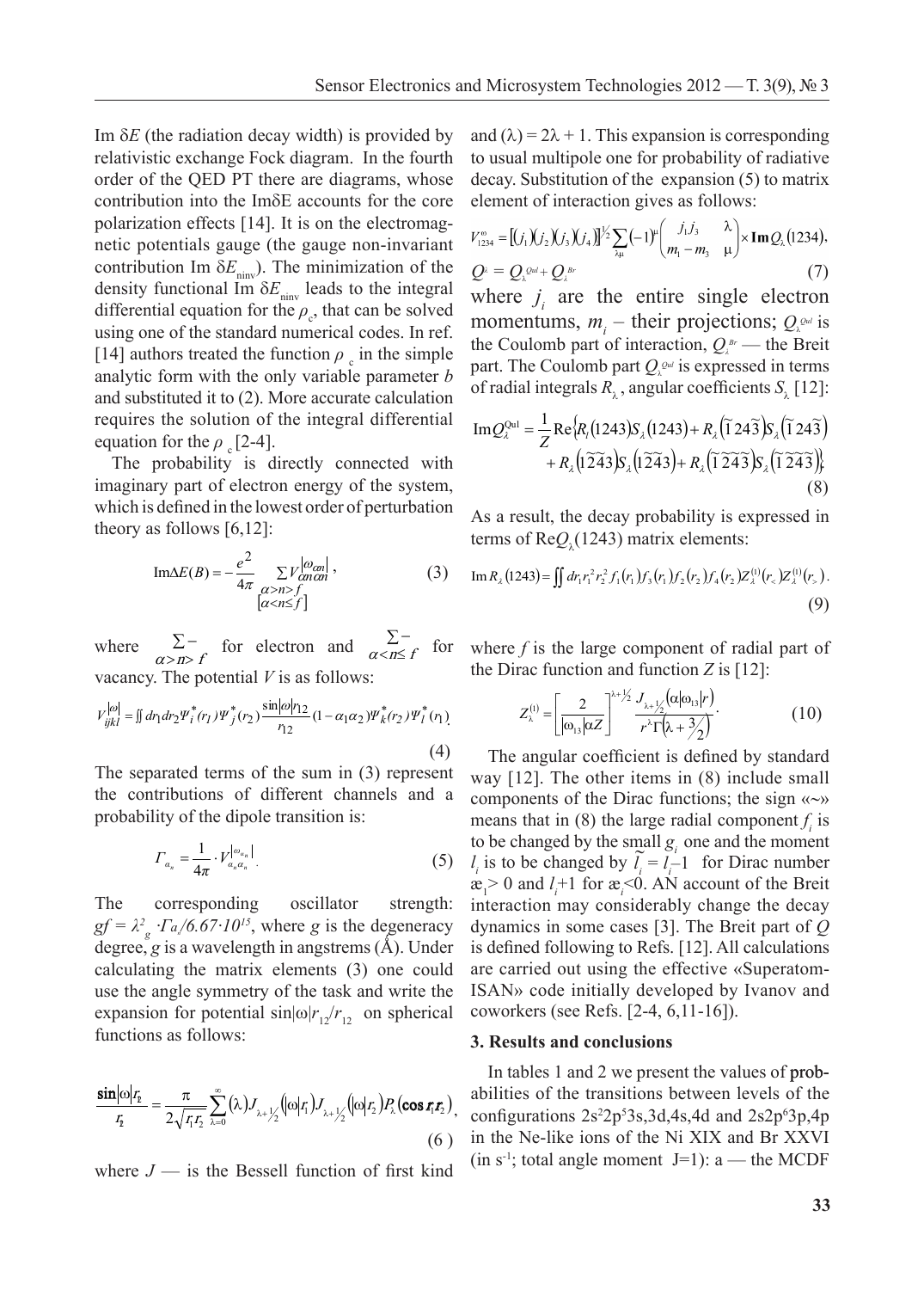| Level $J=1$         | Exp.       | a-MCDF     | b-RPTMP    | c1-REA PT  | c <sub>2</sub> -REA PT |
|---------------------|------------|------------|------------|------------|------------------------|
| $2p_{3/2}3s_{1/2}$  | $7.6 + 11$ | $9.5 + 11$ | $1.3 + 12$ | $9.7 + 11$ | $8.1 + 11$             |
| $2p_{1/2}3s_{1/2}$  | $6.0 + 11$ | $1.8 + 12$ | $1.0 + 12$ | $7.6 + 11$ | $6.2 + 11$             |
| $2p_{3/2}3d_{3/2}$  | $1.4 + 11$ | $2.2 + 11$ | $1.5 + 11$ | $1.7 + 11$ | $1.4 + 11$             |
| $2p_{3/2}3d_{5/2}$  | $1.2 + 13$ | $2.1 + 13$ | $1.2 + 13$ | $1.5 + 13$ | $1.2 + 13$             |
| $2p_{1/2}3d_{3/2}$  | $3.2 + 13$ | $4.8 + 13$ | $3.6 + 13$ | $4.0 + 13$ | $3.3 + 13$             |
| $2s_{1/2} 3p_{1/2}$ |            |            | $8.5 + 11$ | $9.5 + 11$ | $8.1 + 11$             |
| $2s_{1/2} 3p_{3/2}$ |            |            | $5.1 + 12$ | $5.6 + 12$ | $4.7 + 12$             |
| $2p_{3/2}4s_{1/2}$  | $3.3 + 11$ |            | $3.6 + 11$ | $4.1 + 11$ | $3.4 + 11$             |
| $2p_{1/2}4s_{1/2}$  | $2.0 + 11$ |            | $3.0 + 11$ | $3.1 + 11$ | $2.4 + 11$             |
| $2p_{3/2}4d_{3/2}$  | $4.5 + 10$ |            | $5.2 + 10$ | $5.4 + 10$ | $4.8 + 10$             |
| $2p_{3/2}4d_{5/2}$  | $8.3 + 12$ |            | $8.3 + 12$ | $9.2 + 12$ | $8.2 + 12$             |
| $2p_{1/2}4d_{3/2}$  | $8.1 + 12$ |            | $7.9 + 12$ | $8.9 + 12$ | $8.0 + 12$             |
| $2s_{1/2}4p_{1/2}$  |            |            |            | $6.3 + 11$ | $5.7 + 11$             |
| $2s_{1/2}4p_{3/2}$  |            |            |            | $2.7 + 12$ | $2.4 + 12$             |

(RPTMP); c1,2 – Rea PT data (without and without and without and with account of the correlations);  $\alpha$ 

Table 1 Probabilities of radiation transitions between levels of the configurations  $2s^22p^53s,3d,4s,4d$ and 2s2p<sup>6</sup>3p,4p in the Ne-like ion of Ni XIX (in s<sup>-1</sup>; total angle moment J=1): a — the MCDF method;  $b$ -relativistic PT with the empirical zeroth approximation (RPTMP); c1,2 — REA PT data (without  $\frac{1}{2}$  (see comments in Refs. account of the correlation experimental data (see to the second  $\frac{1}{2}$ ). while account of the correlation corrections),  $\exp(-\exp(-\ln(\ln(\tan a))\cos(\ln(\tan a)))$ and with account of the correlation corrections); exp.— experimental data (see text).

| Level $J=1$         | Exp.       | $a-$        | b-           | $c1-QED$   | $C2-QED$   |
|---------------------|------------|-------------|--------------|------------|------------|
|                     |            | <b>MCDF</b> | <b>RPTMP</b> | <b>PT</b>  | <b>PT</b>  |
| $2p_{3/2}3s_{1/2}$  | $4.5 + 12$ | $6.2 + 12$  | $4.4 + 12$   | $5.5 + 12$ | $4.4 + 12$ |
| $2p_{1/2}3s_{1/2}$  | $3.1 + 12$ | $4.8 + 12$  | $2.8 + 12$   | $3.6 + 12$ | $2.7 + 12$ |
| $2p_{3/2}3d_{3/2}$  | $2.8 + 11$ | $3.9 + 11$  | $2.9 + 11$   | $3.5 + 11$ | $2.8 + 11$ |
| $2p_{3/2}3d_{5/2}$  | $6.1 + 13$ | $8.0 + 13$  | $6.3 + 13$   | $7.5 + 13$ | $6.1 + 13$ |
| $2p_{1/2}3d_{3/2}$  | $8.6 + 13$ | $9.5 + 13$  | $8.7 + 13$   | $9.9 + 13$ | $8.6 + 13$ |
| $2s_{1/2} 3p_{1/2}$ | $3.9 + 12$ |             | $4.2 + 12$   | $4.7 + 12$ | $4.0 + 12$ |
| $2s_{1/2} 3p_{3/2}$ | $1.4 + 13$ |             | $1.5 + 13$   | $1.8 + 13$ | $1.4 + 13$ |
| $2p_{3/2}4s_{1/2}$  | $1.1 + 12$ |             | $1.2 + 12$   | $1.5 + 12$ | $1.1 + 12$ |
| $2p_{1/2}4s_{1/2}$  | $2.1 + 12$ |             | $2.5 + 12$   | $2.8 + 12$ | $2.3 + 12$ |
| $2p_{3/2}4d_{3/2}$  | $2.8 + 10$ |             | $7.3 + 10$   | $6.9 + 10$ | $6.3 + 10$ |
| $2p_{3/2}4d_{5/2}$  |            |             | $2.8 + 13$   | $2.7 + 13$ | $2.3 + 13$ |
| $2p_{1/2}4d_{3/2}$  | $2.0 + 13$ |             | $2.2 + 13$   | $2.3 + 13$ | $2.0 + 13$ |
| $2s_{1/2}4p_{1/2}$  | $2.5 + 12$ |             |              | $2.9 + 12$ | $2.6 + 12$ |
| $2s_{1/2}4p_{3/2}$  | $7.1 + 12$ |             |              | $8.9 + 12$ | $8.0 + 12$ |

Table 2. Probabilities of radiation transitions between levels of the configurations  $2s^22p^53s,3d,4s,4d$ and 2s2p<sup>6</sup>3p,4p in the Ne-like ion of Br XXVI (in s<sup>-1</sup>; total angle moment J=1): a — the DF method; b — RPTMP; c1,2 — REA PT data (without and with account of the correlation corrections); exp. — experimental data.

method; b — relativistic PT with the empirical zeroth approximation (RPTMP)  $[11-13]$ ; c1 — REA-PT method provider. REA-PT data (without account of the correlation agreement between theoretical and experiment  $\frac{1}{\sqrt{C}}$  corrections); c2 — REA-PT data (with account of the correlation); exp. — experimental data (and values in the different photon propagator gauge-Refs. [2-4,11-13] therein). 2. Glushkov A.V., Advanced relativistic energy approach to radiative decay processes in

Analysis of the presented data shows that the REA-PT method provides a physically reasonable agreement between theoretical and experimental data. Let us note that the transition probabilities values in the different photon propagator gauges  $[2-4, 11-13]$  therein).  $\qquad \qquad \text{are practically equal (see comments in Refs.}$  $m_0$ ,  $\sigma$  - relativistic PT with the empirical and malysis of the presented data shows that the Theory of  $\sigma$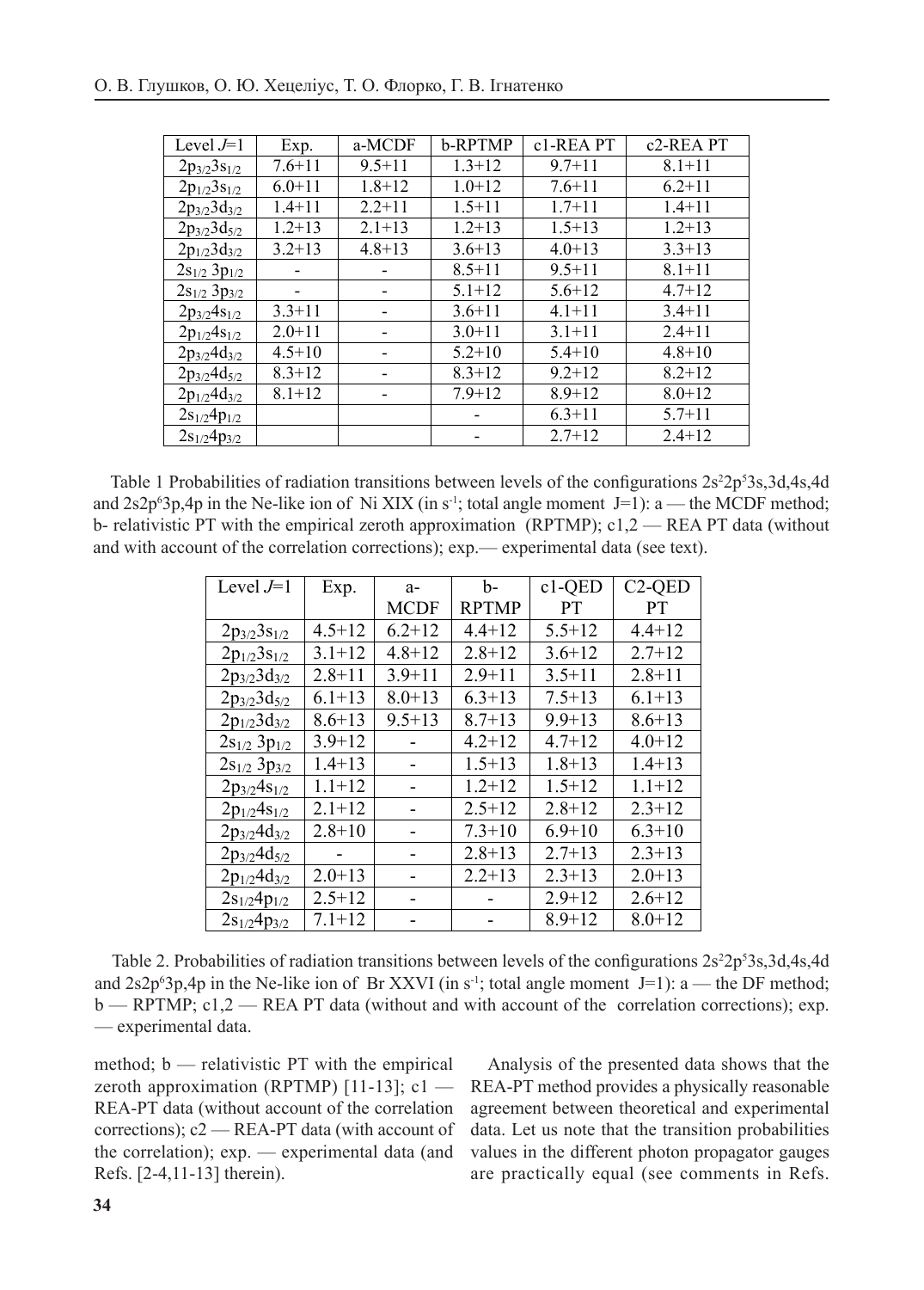$[1,2,14,21]$ ). An account of the correlation effects is of a great importance to provide the spectroscopic accuracy. The received set of the data is principally important for investigations of the possible laser effect in a plasma of the studied Ne-like ions.

# **References**

- 1. Grant I. P., Relativistic Quantum Theory of Atoms and Molecules, Theory and Computation, Springer Series on Atomic, Optical, and Plasma Physics. — Berlin: Springer, Berlin.— 2007.— Vol.40.— P.587–626.
- 2. Glushkov A. V., Advanced relativistic energy approach to radiative decay processes in multielectron atoms and multicharged ions// Advances in the Theory of Quantum Systems in Chemistry and Physics.— Berlin: Springer.-2012 — Vol.28. — P.51–74.
- 3. Glushkov A. V., Relativistic quantum theory. Quantum mechanics of atomic systems.- Odessa: Astroprint, 2008. — 700P.
- 4. Glushkov A. V., Lovett L., Florko T. A., et al, Gauge-invariant QED perturbation theory approach to studying the nuclear electric quadrupole moments, hyperfine structure constants for heavy atoms and ions// Frontiers in Quantum Systems in Chemistry and Physics.-Berlin: Springer. — 2008. — Vol.18. — P.505–522.

K. G. Dyall, K. Faegri, Jr. Introduction to Relativistic Quantum Theory. — Oxford University Press, 2007.-680P.

- 5. Ivanova E. P., Ivanov L. N., Aglitsky E.V., Modern trends in spectroscopy of multicharged ions// Physics Rep.— 1991. — Vol.166,N6. — P.315–390.
- 6. Dorofeev D. L., Zon B. A., Kretinin I. Y., Chernov V. E., Method of the Quantum Defect Green's Function for Calculation of Dynamic Atomic Polarizabilities// Opt. Spectr.-2005.- Vol. 99.-P. 540-548.
- 7. Sahoo B. K., Gopakumar G., Chaudhuri R. K. , Das B. P., Merlitz H., Mahapatra U.S., Makherjee D., Magnetic dipole hyperfine interactions in  $^{137}Ba^+$  and the accuracies

of neutral weak interaction matrix elements// Phys.Rev.A-2003. — Vol.68. — P.040501.

- 8. Derevianko A., Porsev S. G., Dressing lines and vertices in calculations of matrix elements with the coupled-cluster method and determination of Cs atomic properties// Phys.Rev. A.  $-2005. - Vol.71. - P.032509.$
- 9. Safronova U. I., Safronova M. S., Third-order relativistic many-body calculations of energies, transition rates, hyperfine constants, and blackbody radiation shift in  $171\text{Yb}^{\dagger}/\text{Phys.}$  Rev. A. — 2009.-Vol.79.-P.022512.
- 10. Glushkov A. V., Ivanova E. P. Theoretical Study of Multicharged Ions Spectra of F- and Ne- Isoelectronic Sequence// J.Quant. Spectr. Rad.Transfer. — 1986.— Vol.36, N2.-P.127-145.
- 11. Ivanova E. P., Ivanov L. N., Glushkov A. V., Kramida A. E. High order corrections in the relativistic perturbation theory with the model zeroth approximation, Mg-like and Ne-like ions //Phys.Scripta —1985. — Vol.32,N4.— P.512-524.
- 12. Ivanova E. P., Gulov A. V. Theoretical investigation of the neon isoelectronic sequence// Atom.Data.Nucl.Data.Tabl. — 1991. — Vol.49. — P.1–64.
- 13. Glushkov A. V., Ivanov L. N. Radiation decay of atomic states: atomic residue and gauge non-invariant contributions // Phys. Lett.A.— 1992. — Vol.170,N1. — P.33-37
- 14. Glushkov A. V., Relativistic calculation and extrapolation of oscillator strengths in Fr-like ions by model potential method// Opt. Spectr. — 1991. — Vol.70. — P.952–955.
- 15. Glushkov A. V., Relativistic calculation of oscillator strengths in multicharged ions with single electron above closed shells core// Opt. Spectr.— 1992. — Vol.72. — P.542–547.
- 16. Florko T. A., Loboda A. V., Svinarenko A. A., Sensing forbidden transitions in spectra of some heavy atoms and multicharged ions: new theoretical scheme// Sensor Electr. and Microsyst. Techn. — 2009. — N3. — P.10-15.
- 17. Bieron J., Froese-Fischer C., Fritzsche S., Pachucki K., Lifetime and hyperfine structure of the  ${}^{3}D_{2}$  state of radium //J. Phys.B:At.Mol.